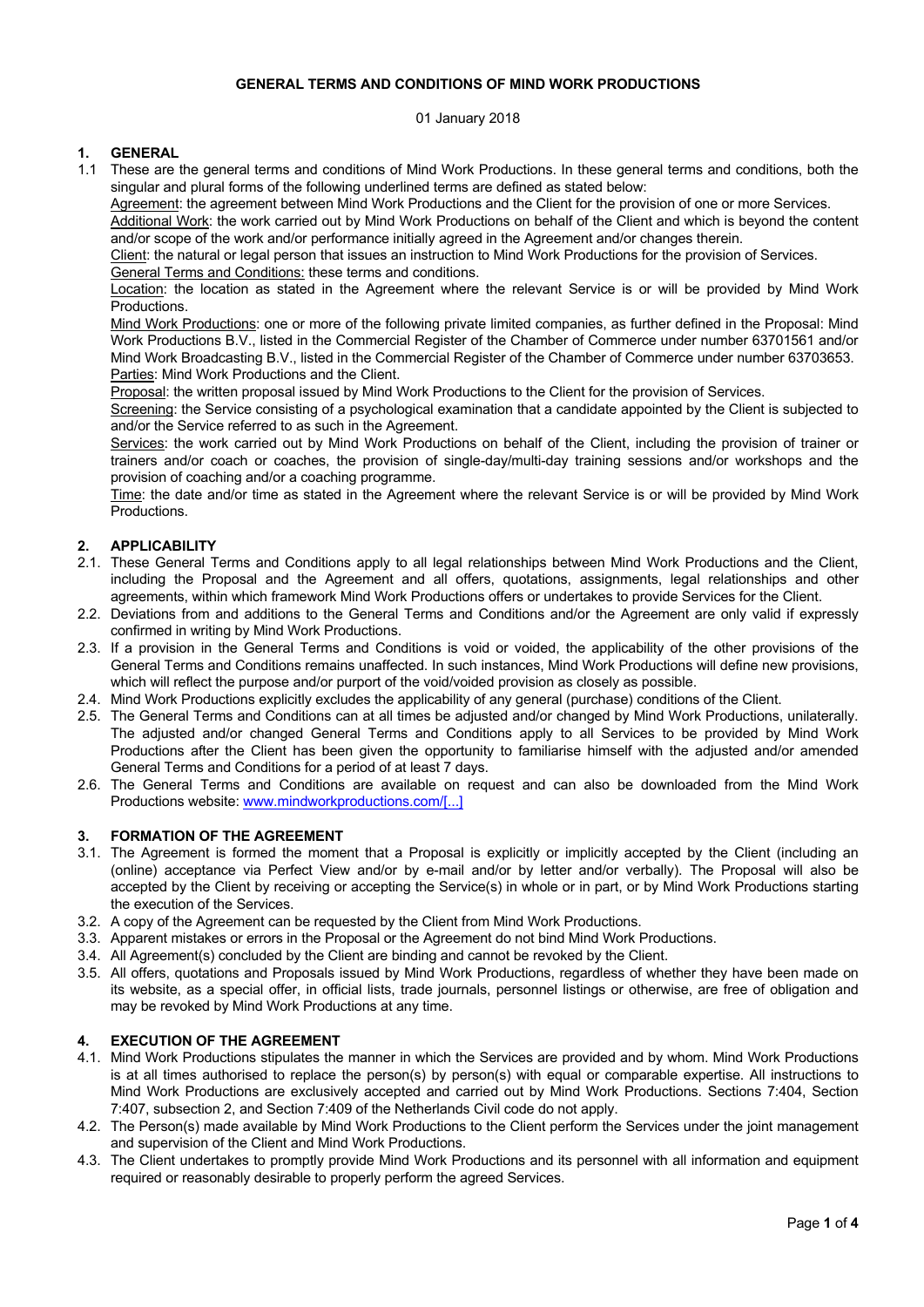- 4.4. The Client is not authorised to adjust and/or move the Location and/or Time of the Services, unless with the prior written approval of Mind Work Productions. Mind Work Productions may attach additional conditions to this prior written approval, including adjustment of the fee(s) and/or cost(s) owed by the Client.
- 4.5. The Client (and/or its participants) is responsible for showing up at the Location in accordance with the agreed Time. If Mind Work Productions is unable to provide the Services, or if Mind Work Productions is unable to do so in full, due to the absence of the Client (and/or its participants) as stipulated above, Mind Work Productions will be fully entitled to directly and completely charge the Services to the Client.
- 4.6. Mind Work Productions is exclusively competent to determine whether Additional Work applies and/or whether the requested services and/or performances fall within the Agreement. If Mind Work Productions, at the request or with the prior consent of the Client, carries out Additional Work, Mind Work Productions is entitled to charge the Additional Work on the basis of the rates and amounts applied by Mind Work Productions at the time of carrying out the Additional Work.

## **5. PRICE AND PAYMENT**

- 5.1. The Client owes Mind Work Productions the fees and costs that have been agreed in the Agreement, per Service. The fees and costs are charged per month, per quarter, per year, per period, at the start or after delivery and/or upon completion of the Service. Mind Work Productions will charge the fees and costs owed by the Client by means of an invoice.
- 5.2. All fees and costs due to Mind Work Productions are stated in Euros, exclusive of VAT and other levies unless expressly stated otherwise.
- 5.3. If fees are due periodically, Mind Work Productions is authorised to adjust these fees from time to time.
- 5.4. Payment by the Client of the fees and costs owed to Mind Work Productions, without the Client being entitled to any deductions, discounts or set-off, must be effected within 7 days of the invoice date unless stated otherwise in the Agreement.
- 5.5. If the Client fails to pay within the term referred to in article 5.4, Mind Work Productions, without a notice of default and without prejudice to the other rights of Mind Work Productions, will be entitled to charge the Client statutory interest, with effect from the due date until the day of full settlement. In the event of a trade agreement in accordance with Section 6:119a of the Netherlands Civil Code, a contractual interest of 2% per month or a proportional part of a month applies, instead of the statutory interest rate.
- 5.6. All reasonable judicial and extrajudicial (collection) costs incurred by Mind Work Productions due to the Client failing to fulfil its payment obligations will be at the expense of the Client. In the event of a trade agreement in accordance with Section 6:119a of the Netherlands Civil Code, the costs referred to above amount to at least 15% of the invoice amount (subject to a minimum of EUR 250) and EUR 30 administration costs.
- 5.7. If, in the opinion of Mind Work Productions, the financial position or payment record of the Client gives rise thereto, Mind Work Productions will be entitled to demand that the Client pays all or part in advance and/or produces (additional) security in accordance with the format to be determined by Mind Work Productions. If the Client fails to make an advance payment or fails to produce the requested (additional) security, Mind Work Production, without prejudice to any other of its other rights, will be entitled to immediately suspend the further execution of the Agreement, while the total amount owed by the Client to Mind Work Productions, for whatever reason, will become immediately due and payable.

## **6. LIABILITY**

- 6.1. The liability of Mind Work Productions for direct and indirect damage or loss as a result of an attributable failure in the performance of the Agreement, or as a result of an unlawful act or otherwise, is expressly excluded, insofar as possible.
- 6.2. Insofar as the liability of Mind Work Productions cannot be excluded, the damage or loss of an event, in which a series of successive events is deemed a single event, will, in any case, be limited to the amount paid out by the liability insurance of Mind Work Productions with regard to the relevant event. If the insurance does not pay out, the damage will in all cases be limited to the fees the Client paid to Mind Work Productions during the 12 months prior to the moment at which the cause for the damage occurred, subject to a maximum of EUR 30,000 (in words: thirty thousand Euros). If and insofar as Mind Work Productions, without prejudice to the foregoing is liable for one or more events under the Agreement, that liability will never exceed the amount stated in the previous sentence.
- 6.3. Mind Work Productions is not liable for damage in the event of force majeure. Force majeure is, in any case, taken to mean but is not limited to illness and/or involuntary absence of employees or persons engaged by Mind Work Productions, shortcomings by third parties engaged by Mind Work Productions, strikes, government measures, (temporary) inaccessibility and/or unavailability of the Location, network attacks including DOS or DDos attacks, absence and/or failure of facilities at the Location, breakdowns or disruptions in the power, Internet and/or telecommunication facilities and fire and other emergencies.
- 6.4. Insofar as not stipulated otherwise in the Agreement or the General Terms and Conditions, rights of action and other powers of the Client towards Mind Work Productions, for whatever reason, will in any event expire one (1) year after the moment the Client became aware of or could reasonably have been aware of the existence of these rights and powers.

#### **7. (INTERIM) TERMINATION OF THE AGREEMENT**

- 7.1. Mind Work Productions can terminate (*cancel*) the Agreement up to one week before the Time of the relevant Service(s) in full (all Services) or in part (one or more Services), by means of a written statement and/or (telephone) communication to the Client, unless the Client and Mind Work Productions have agreed otherwise in the Agreement.
- 7.2. The Client can terminate (*cancel*) the Agreement in full (all Services) or in part (one or more Services), subject to the Client's obligation to at least pay Mind Work Productions: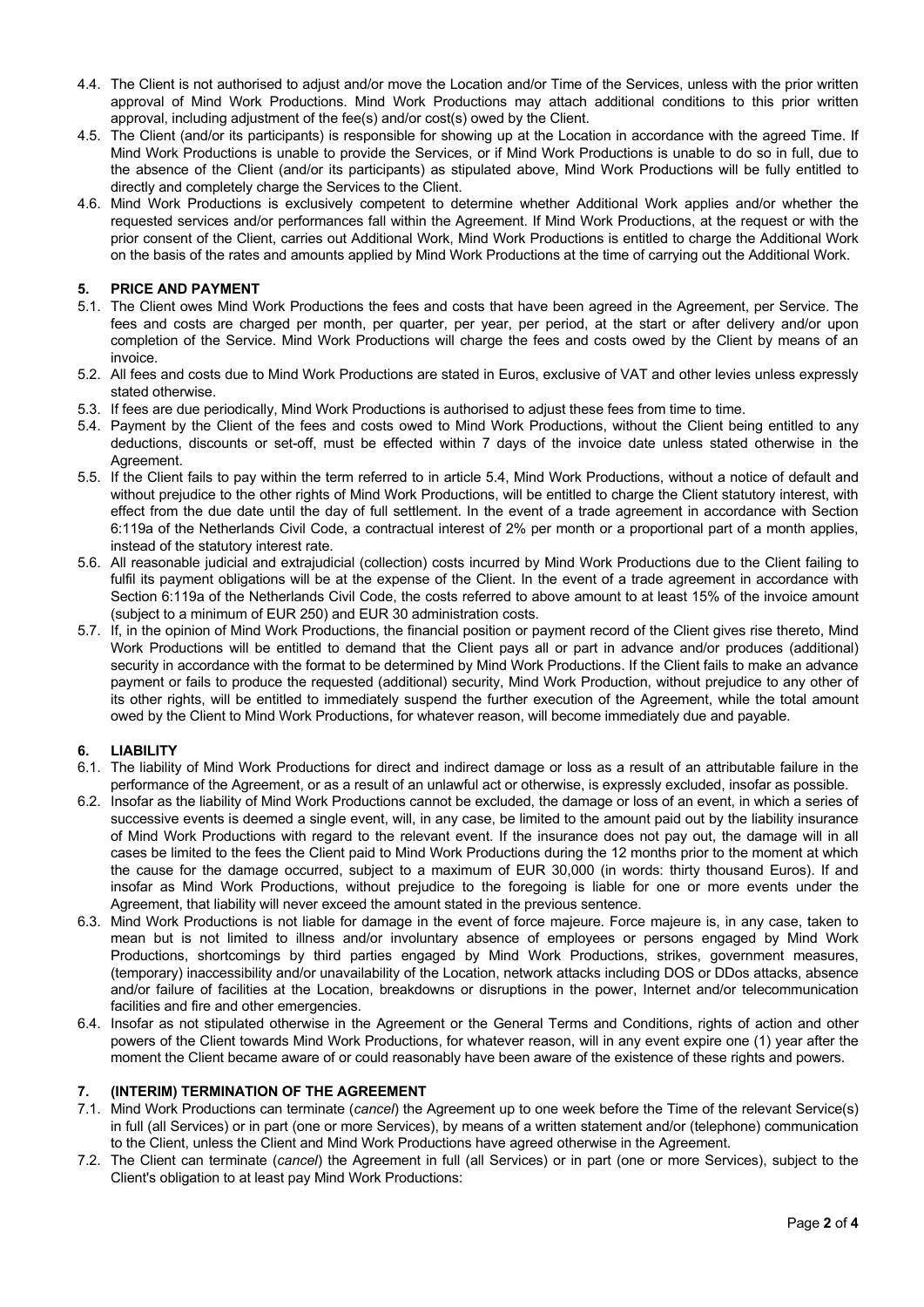- 7.2.1. if the Agreement is terminated between 0 and 10 working days prior to the Time of the Service(s): 100% of the invoice amount for the relevant, terminated Service(s); and/or
- 7.2.2. if the Agreement is terminated between concluding the Agreement and 10 working days prior to the Time of the Service(s): 50% of the invoice amount for the relevant, terminated Service(s).
- 7.3. In the event of Screening, in derogation of article 7.2, the following termination scheme applies. The Client can only terminate (*cancel*) the Agreement subject to the Client's obligation to at least pay Mind Work Productions:
	- 7.3.1. if the Agreement for Screening is terminated on the same day as the Screening: 100% of the invoice amount for the relevant, terminated Screening; or
	- 7.3.2. if the Agreement for Screening is terminated one working day (at least 24 hours) prior to the Time of Screening: 50% of the invoice amount for the relevant, terminated Screening; or
	- 7.3.3. if the Agreement for Screening is terminated between the conclusion of the Agreement and 2 working days (minimum 48 hours) prior to the Time of Screening: 0% of the invoice amount for the relevant, terminated Screening.

In addition to the foregoing, online tests prepared by Mind Work Productions for Screening of a candidate cannot be terminated (*cancelled*).

- 7.4. Termination by the Client as referred to in this article will only have an effect towards Mind Work Productions insofar as the termination is effected by means of a written statement to Mind Work Productions and with reference to the relevant power to terminate. Section 7:408, subsection 1, of the Netherlands Civil Code does not apply.
- 7.5. If the Client terminates the Agreement in part, Mind Work Productions will be authorised to qualify this termination as a termination of all Services under the Agreement, if Mind Work Productions cannot reasonably be demanded to continue the non-terminated Services.
- 7.6. In the case of force majeure as referred to in article 6.3, Mind Work Productions may, of its own accord or at the request of the Client, terminate the Agreement for the part that has not yet been performed, by means of a written statement and refund the Client the amounts already paid for the part of the Agreement that has not yet been performed.
- 7.7. Insofar as not otherwise provided for in these General Terms and Conditions or the Agreement, a Party will only be authorised to terminate the Agreement if (i) the other Party attributably fails in the fulfilment of an essential obligation under the Agreement and the other party Party is in default in this respect (as referred to in Section 6:81 of the Netherlands Civil Code), (ii) the other Party is unable to pay its debts and/or has discounted its payments, (iii) if a receiver, administrator or liquidator has been appointed or (iv) the other Party agrees on a debt restructuring. A dissolution of the Agreement is effected by means of a written statement of termination to the other Party.
- 7.8. In the event of termination of the Agreement on the basis of articles 7.1 to 7.7, Mind Work Productions remains entitled to payment of invoices for Services already provided and possibly Services yet to be performed in consultation.
- 7.9. Without prejudice to the right of Mind Work Productions to claim payment of the invoices, the Client is obliged to compensate all damage and costs suffered by Mind Work Productions as a result of the termination of the Agreement by the Client. These damage and costs do in any event include but are not limited to all costs incurred by Mind Work Productions in connection with the Services, investments made, obligations assumed and losses resulting from lower capacity utilisation.
- 7.10.All rights and obligations arising from the Agreement which, by their nature, are intended to remain in force after termination of the Agreement, will remain in full force between Mind Work Productions and the Client after termination.

## **8. NON-SOLICITATION CLAUSE**

8.1. During the term of the Agreement and for a period of twelve (12) months thereafter, the Client will refrain from recruiting or approaching persons working at/for or associated with Mind Work Productions, with the aim of entering into the employment of the Client, temporarily or otherwise, directly or indirectly, or to perform work for the Client, directly or indirectly, in paid employment or otherwise. In the event of a breach of this provision, the Client will owe an immediately due and payable fine of EUR 50,000 per violation, without prejudice to the right of Mind Work Productions to claim compensation for the actual damage it suffered, in addition to the fine or otherwise.

## **9. OTHER PROVISIONS**

- 9.1. Mind Work Productions is at all times entitled to suspend the fulfilment of all its obligations until the moment that all claims against the Client have been paid in full and/or until the moment that the force majeure as referred to in article 6.3 has ended.
- 9.2. The Client is not permitted to reproduce, publish and/or exploit services or products containing intellectual property rights of Mind Work Productions, or services or products that are subject to intellectual property rights and for which Mind Work Productions has acquired rights of use, including but not limited to images and logos, trade and brand names, working methods, advice, (template) documents and other products of Mind Work Productions, all this in the broadest sense of the word. Transfers of intellectual property rights will not be effected by Mind Work Productions to the Client by virtue of the Agreement. The Client is only entitled to use the services and products made available to it by Mind Work productions for the provision of the Service(s).
- 9.3. The parties guarantee that all confidential information received from the other Party before and after entering into the Agreement will remain secret. Information will, in any case, be deemed confidential if designated as such by the other Party.
- 9.4. Parties will refrain from (making and/or placing) negative statements on (social) media (platforms), including, but not limited to, Facebook, LinkedIn, Twitter, YouTube, Instagram, weblogs, (Internet) forums, magazines, newspapers,